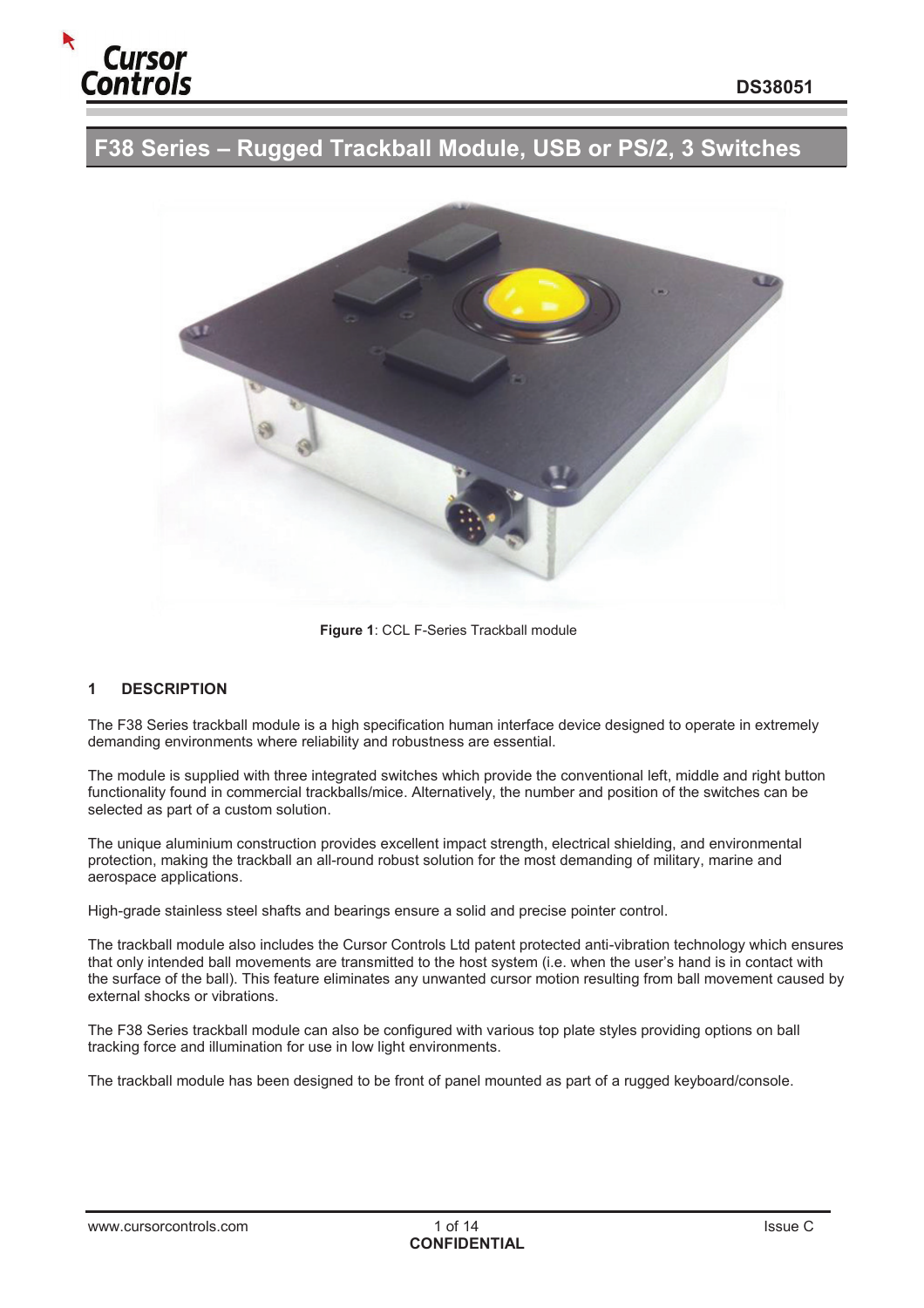

## **6 OUTLINE DRAWING**





Dimensional drawing specifies factory default orientation.

All dimensions are in mm unless otherwise stated.

Tolerances +/- 0.2mm unless otherwise stated

Please note that an IGES model is available on request. Please contact your local sales office for more information.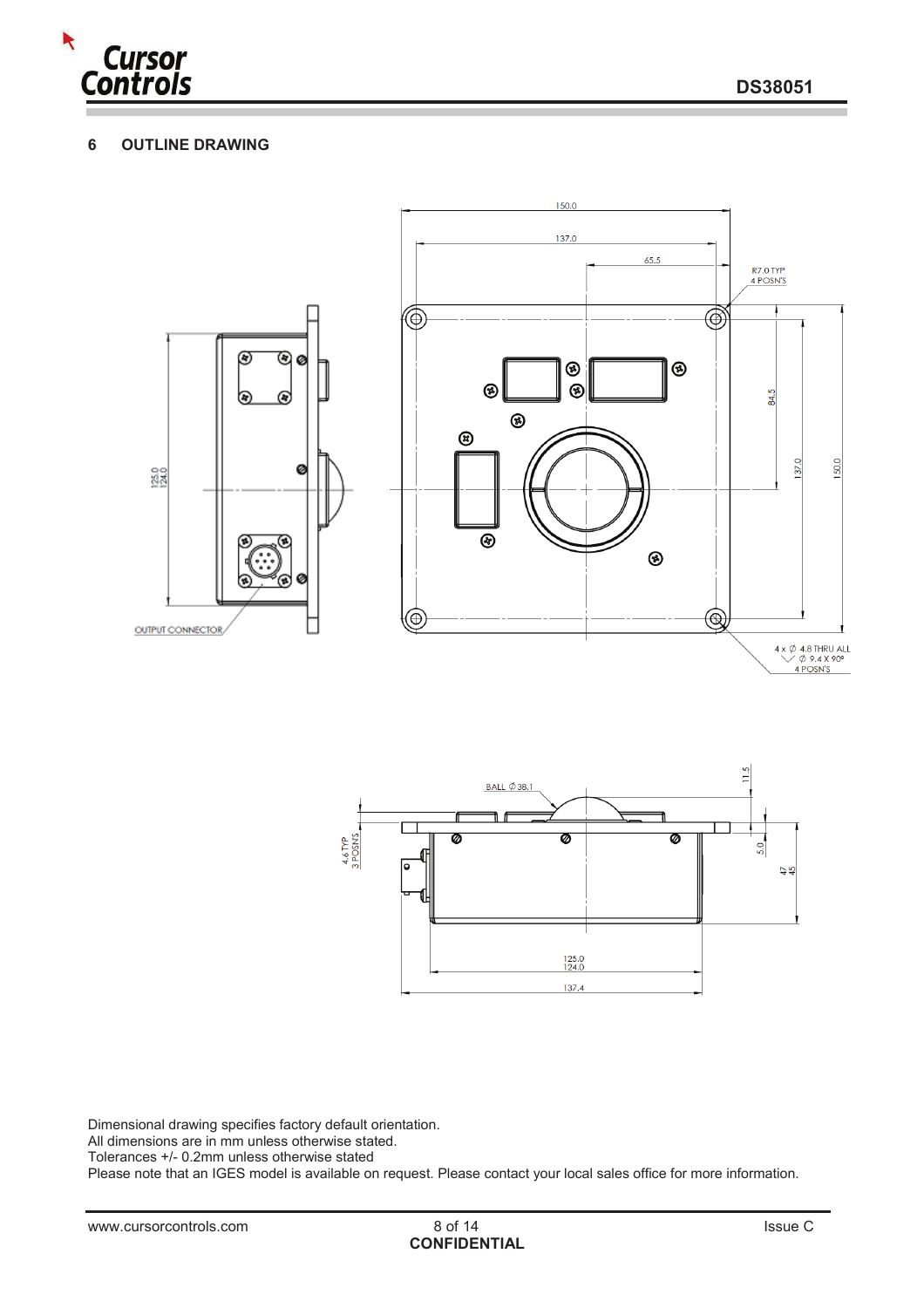

## **7 RECOMMENDED PANEL CUT-OUT**



**Figure 6**: Recommended Panel Cut-out